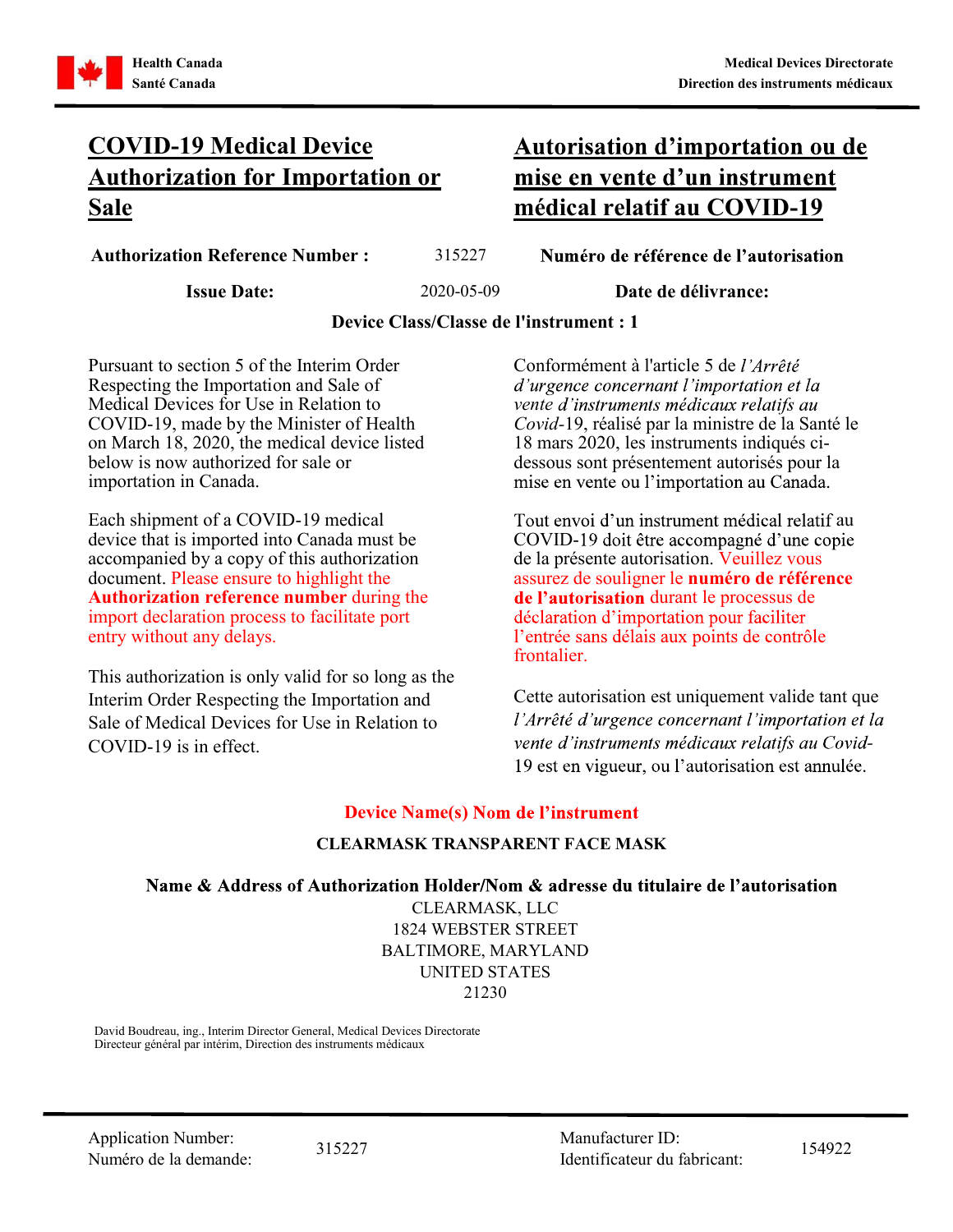

Health Canada<br>Santé Canada<br>Da vid Bourd  $\Omega$ avid Bour